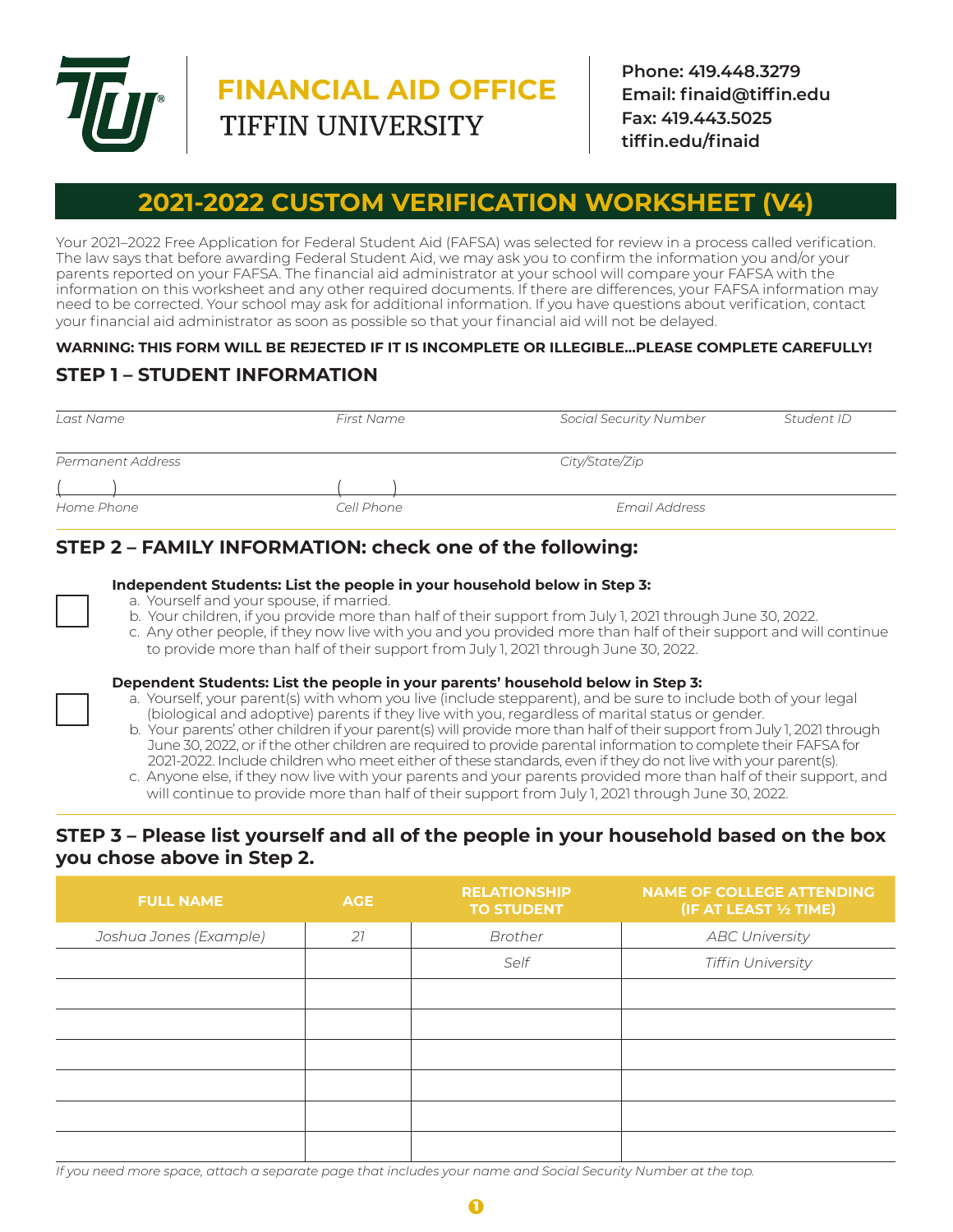# **2021-2022 CUSTOM VERIFICATION WORKSHEET (V4)** *continued*

#### **STEP 4 – IDENTITY AND STATEMENT OF EDUCATIONAL PURPOSE The student must choose (A) or (B) to fulfill the requirements.**

A. Student must appear in person at Tiffin University to verify his or her identity by presenting valid government-issued photo identification, such as, but not limited to, a driver's license, other state-issued ID or passport. The institution will maintain a copy of the student's photo ID that is annotated with the date it was received, and the name of the official at the institution authorized to collect the student's ID.

In addition the student must sign, *in the presence of the institution official*, the attached Statement of Educational Purpose, but if appearing in person, will not need to use the Notary's Certificate.

#### **OR**

 $\overline{a}$ 

- **B.** Student is unable to appear in person at Tiffin University to verify his or her identity, the student must provide:
	- 1. A copy of the valid government-issued photo identification (ID) that is acknowledged in the notary statement attached, such as but not limited to a driver's license, other state-issued ID, or passport; and
	- 2. The original notarized statement of Educational Purpose provided on the next page.

# **STEP 5 – CERTIFICATION AND SIGNATURES**

**Each person signing this worksheet certifies that all of the information reported on it is complete and correct. Must be actual signatures. Can not accept a typed name.**

*Student's Signature Date Parent's Signature Date* 

*\*Please make a copy for your records.* 

*WARNING: If you purposely give false or misleading information on this worksheet, you may be fined, be sentenced to jail, or both.*